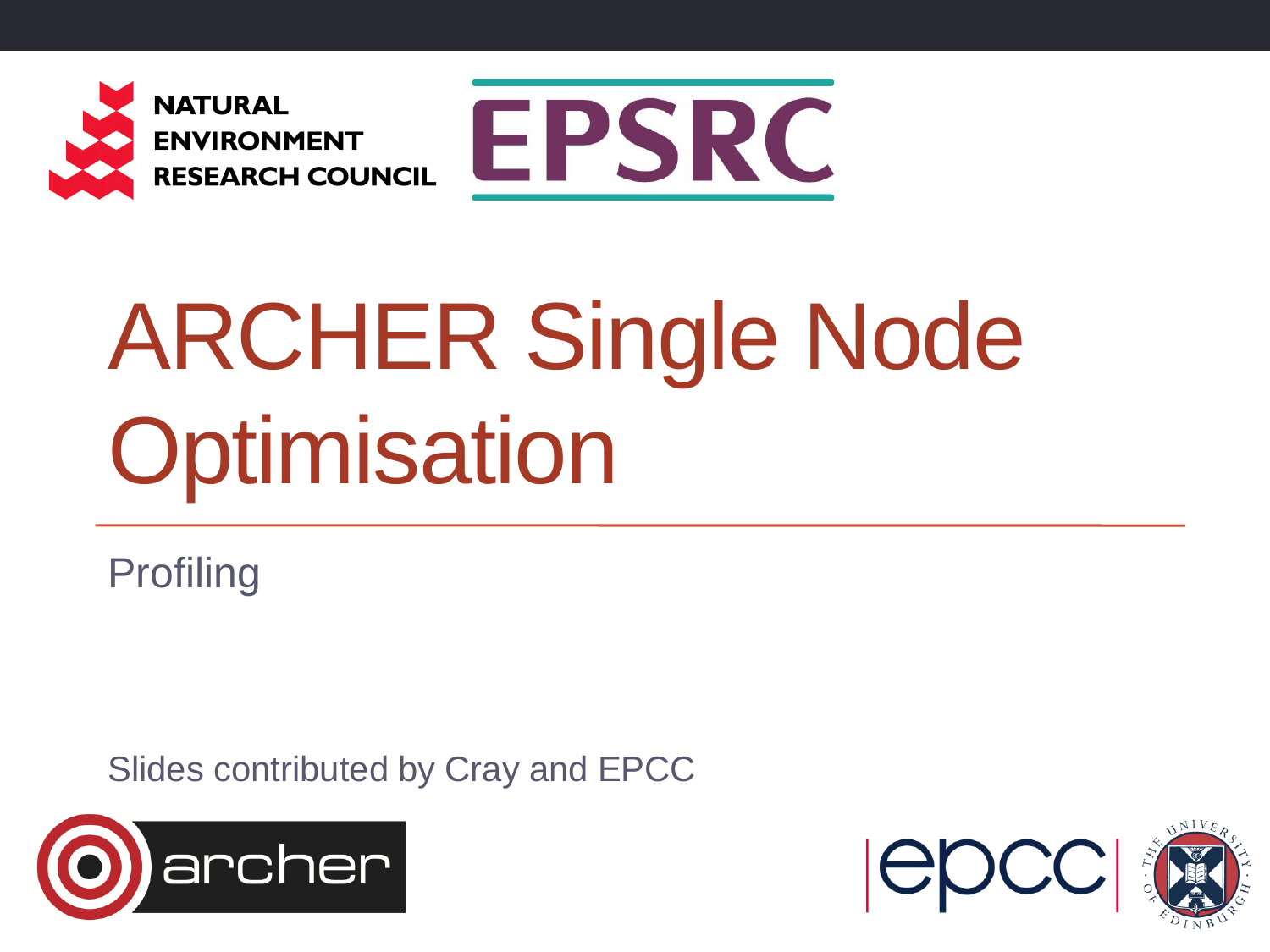# What is profiling?

- Analysing your code to find out the proportion of execution time spent in different routines.
- Essential to know this if we are going to target optimisation.
- No point optimising routines that don't significantly contribute to the overall execution time.
	- can just make your code less readable/maintainable



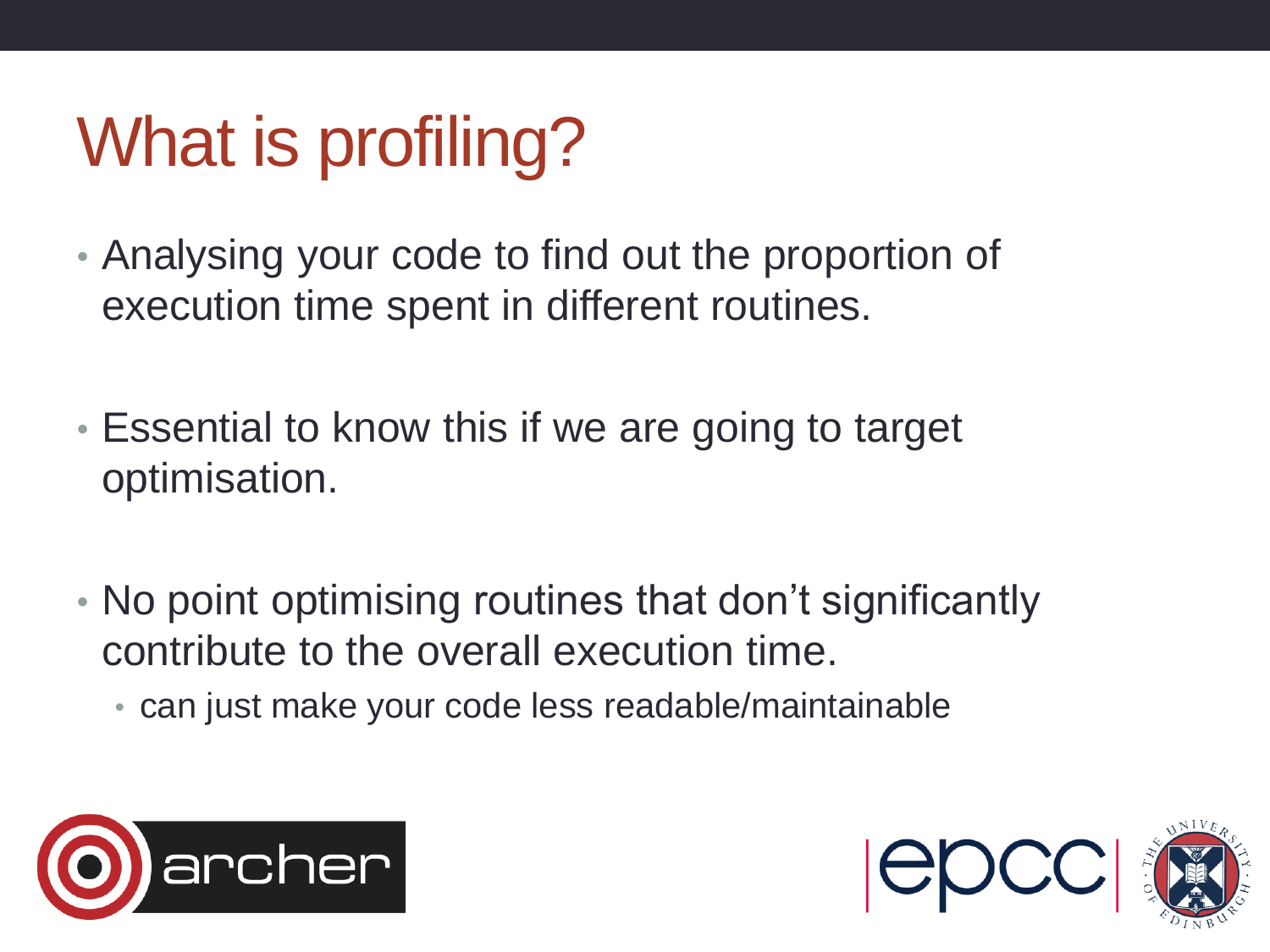# **Code profiling**

- Code profiling is the first step for anyone interested in performance optimisation
- Profiling works by instrumenting code at compile time
	- Thus it's (usually) controlled by compiler flags
	- Can reduce performance
- Standard profiles return data on:
	- Number of function calls
	- Amount of time spent in sections of code
- Also tools that will return hardware specific data
	- Cache misses, TLB misses, cache re-use, flop rate, etc…
	- Useful for in-depth performance optimisation



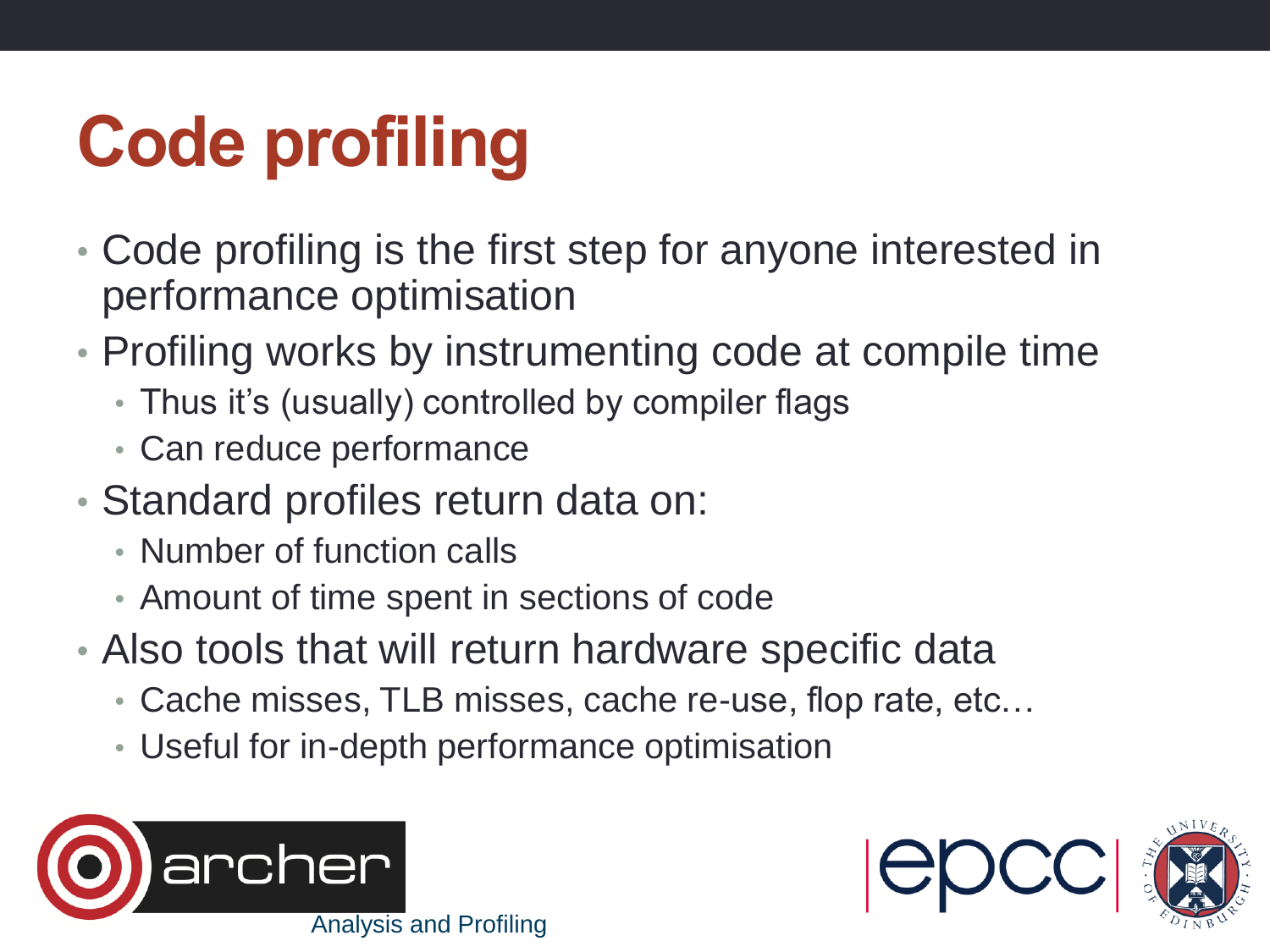# Sampling and tracing

- Many profilers work by sampling the program counter at regular intervals (normally 100 times per second).
	- low overhead, little effect on execution time
- Builds a statistical picture of which routines the code is spending time in.
	- if the run time is too small  $($   $\le$   $\sim$  10 seconds) there aren't enough samples for good statistics
- Tracing can get more detailed information by recording some data (e.g. time stamp) at entry/exit to functions
	- higher overhead, more effect on runtime
	- unrestrained use can result in huge output files



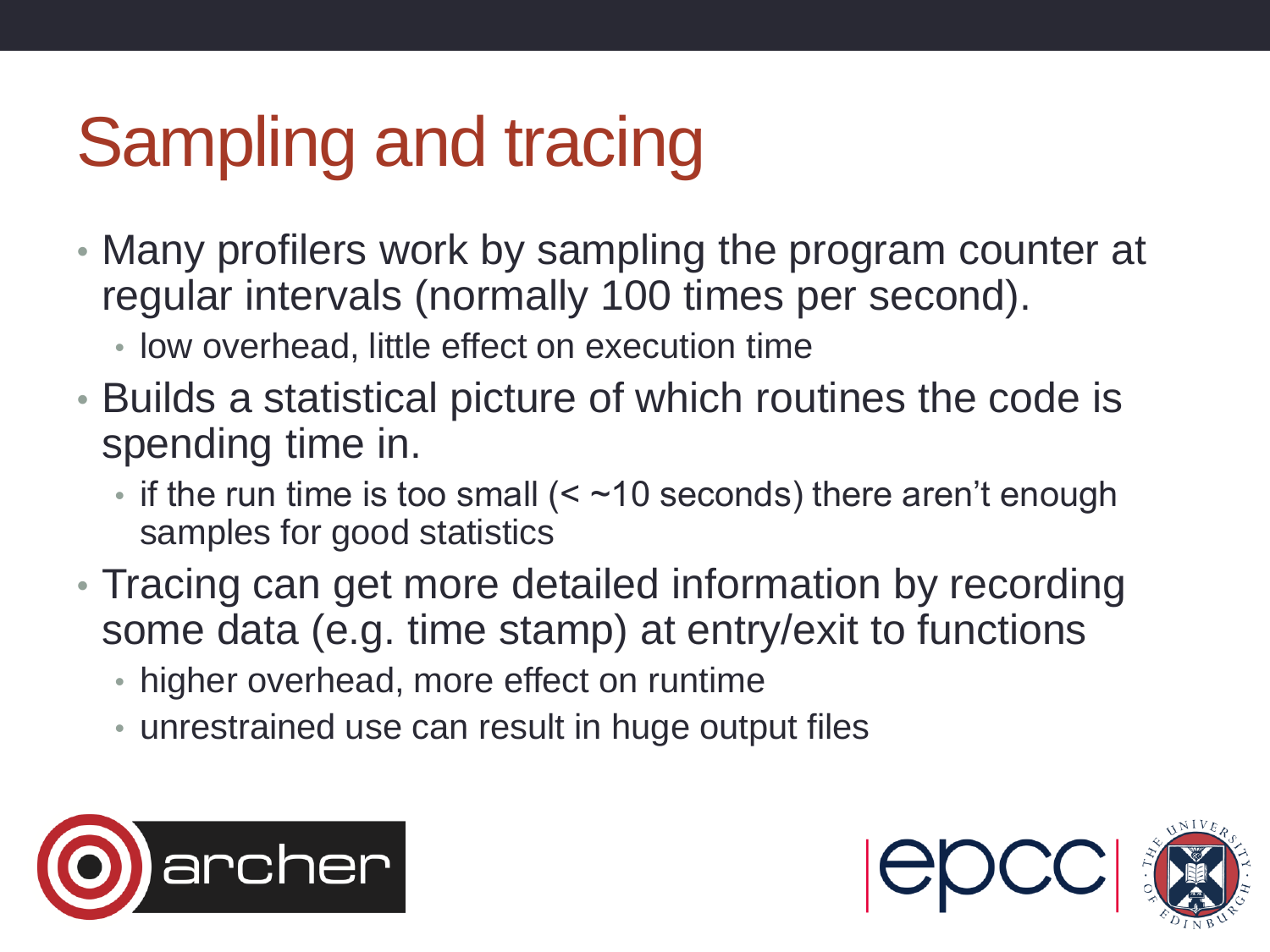# **Standard Unix profilers**

- Standard Unix profilers are prof and gprof
- Many other profiling tools use same formats
- Usual compiler flags are **-p** and **-pg**:
	- ftn -p mycode.F90 -o myprog for prof
	- **cc** -pg mycode.c -o myprog for gprof
- When code is run it produces instrumentation log
	- **mon.out** for prof
	- **gmon.out** for gprof
- Then run prof/gprof *on your executable program*
	- eg. **gprof myprog** (*not* **gprof gmon.out**)



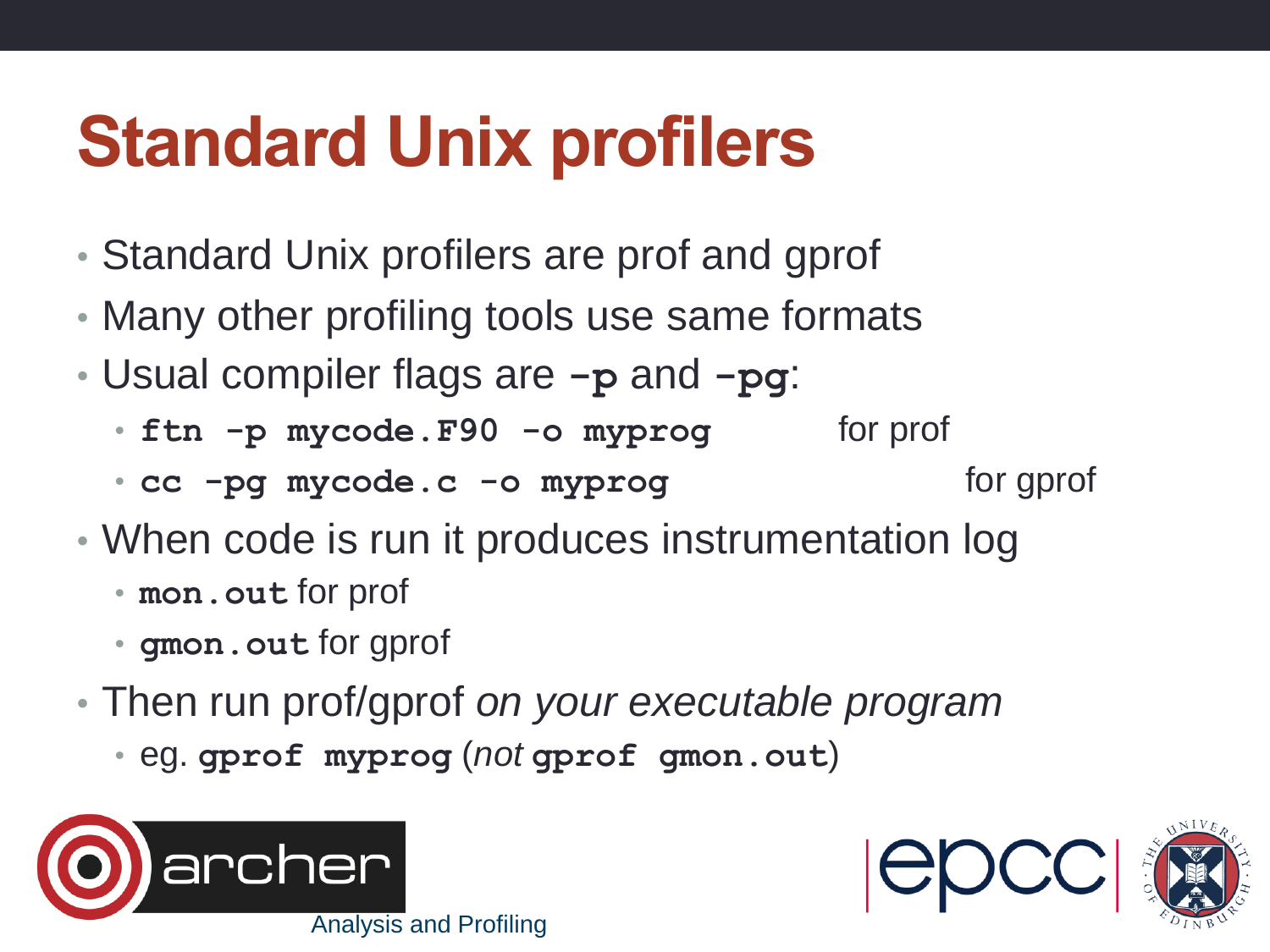#### **Standard profilers**

• **prof myprog** reads **mon.out** and produces this:

|                |      | <b>&amp;Time Seconds Cumsecs</b> | <b>#Calls</b> | msec/call | <b>Name</b> |
|----------------|------|----------------------------------|---------------|-----------|-------------|
| 32.4           | 0.71 | 0.71                             | 14            | 50.7      | relax       |
| 28.3           | 0.62 | 1.33                             | 14            | 44.3      | resid       |
| 11.4           | 0.25 | 1.58                             | $\mathbf{3}$  | 83.       | f90 close   |
| 5.9            | 0.13 |                                  | 1.71 1629419  | 0.0001    | mcount      |
| 5.0            | 0.11 | 1.82                             | 339044        | 0.0003    | f90 slr i4  |
| 5.0            | 0.11 |                                  | 1.93 167045   | 0.0007    |             |
| inrange single |      |                                  |               |           |             |
| 2.7            | 0.06 | 1.99                             | 507           | 0.12      | read        |
| 2.7            | 0.06 | 2.05                             |               | 60.       | <b>MAIN</b> |



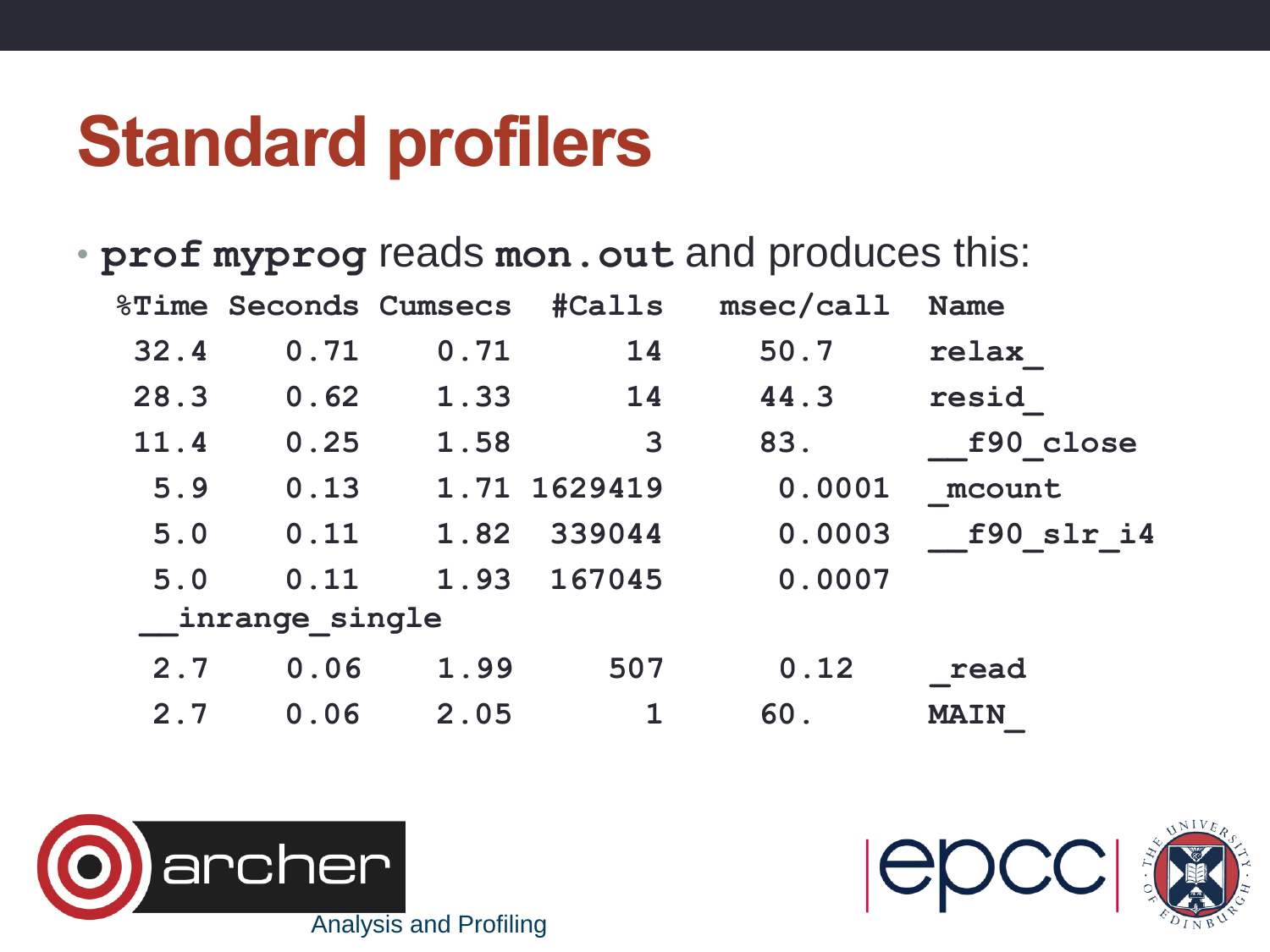# **Standard profilers**

- **gprof myprog** reads **gmon.out** and produces something very similar
- **gprof** also produces a program calltree sorted by inclusive times
- Both profilers list all routines, including obscure system ones
	- Of note: **mcount**(), \_**mcount**(), **moncontrol**(), \_**moncontrol**() **monitor**() and \_**monitor**() are all overheads of the profiling implementation itself
	- \_**mcount**() is called every time your code calls a function; if it's high in the profile, it can indicate high function-call overhead
	- **gprof** assumes calls to a routine from different parents take the same amount of time – may not be true



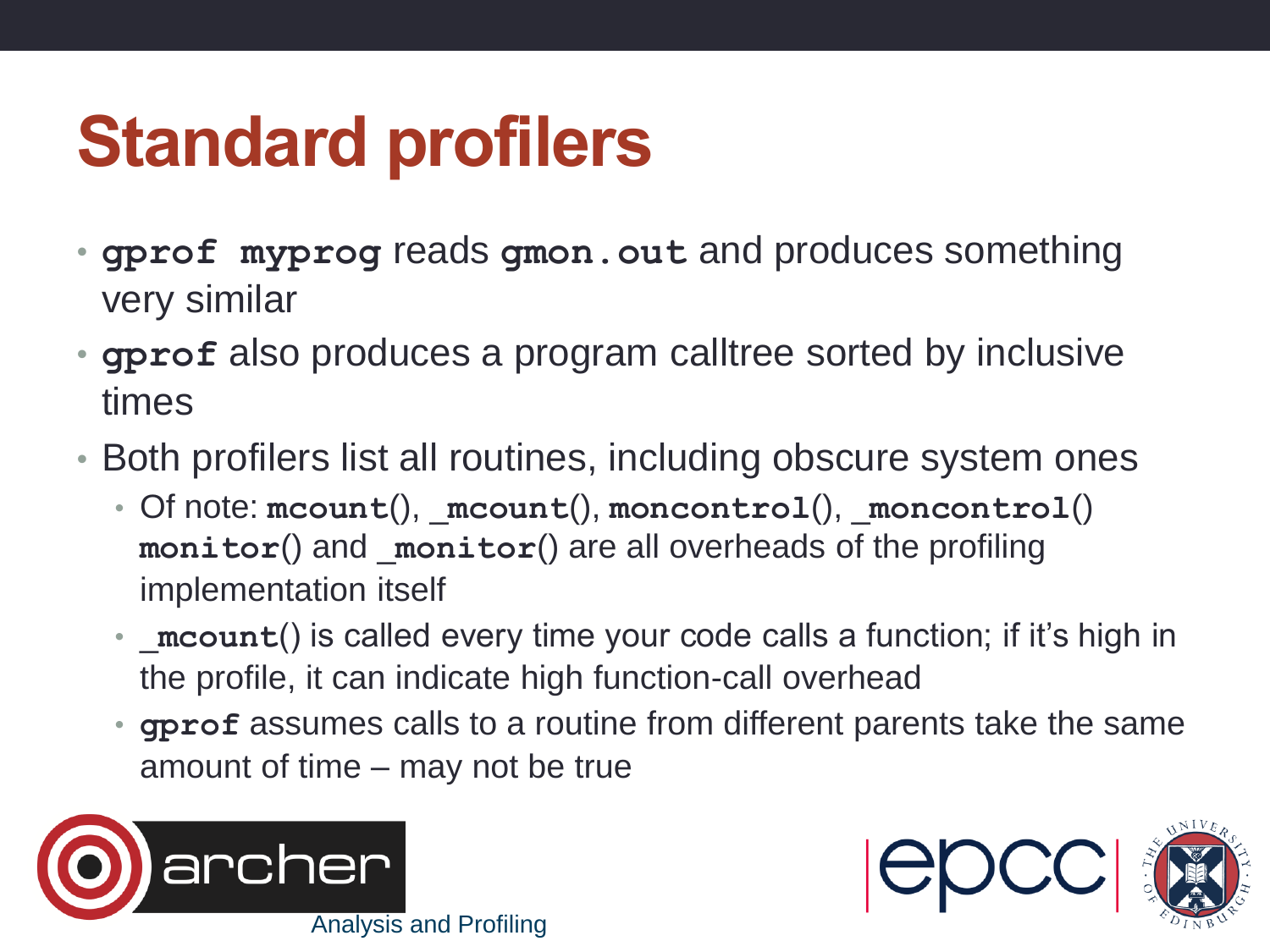# The Golden Rules of profiling

#### • **Profile your code**

- The compiler/runtime will **NOT** do all the optimisation for you.
- **Profile your code yourself**
	- Don't believe what anyone tells you. They're wrong.
- **Profile on the hardware you want to run on**
	- Don't profile on your laptop if you plan to run on ARCHER.
- **Profile your code running the full-sized problem**
	- The profile will almost certainly be qualitatively different for a test case.
- **Keep profiling your code as you optimise**
	- Concentrate your efforts on the thing that slows your code down.
	- This will change as you optimise.
	- So keep on profiling.



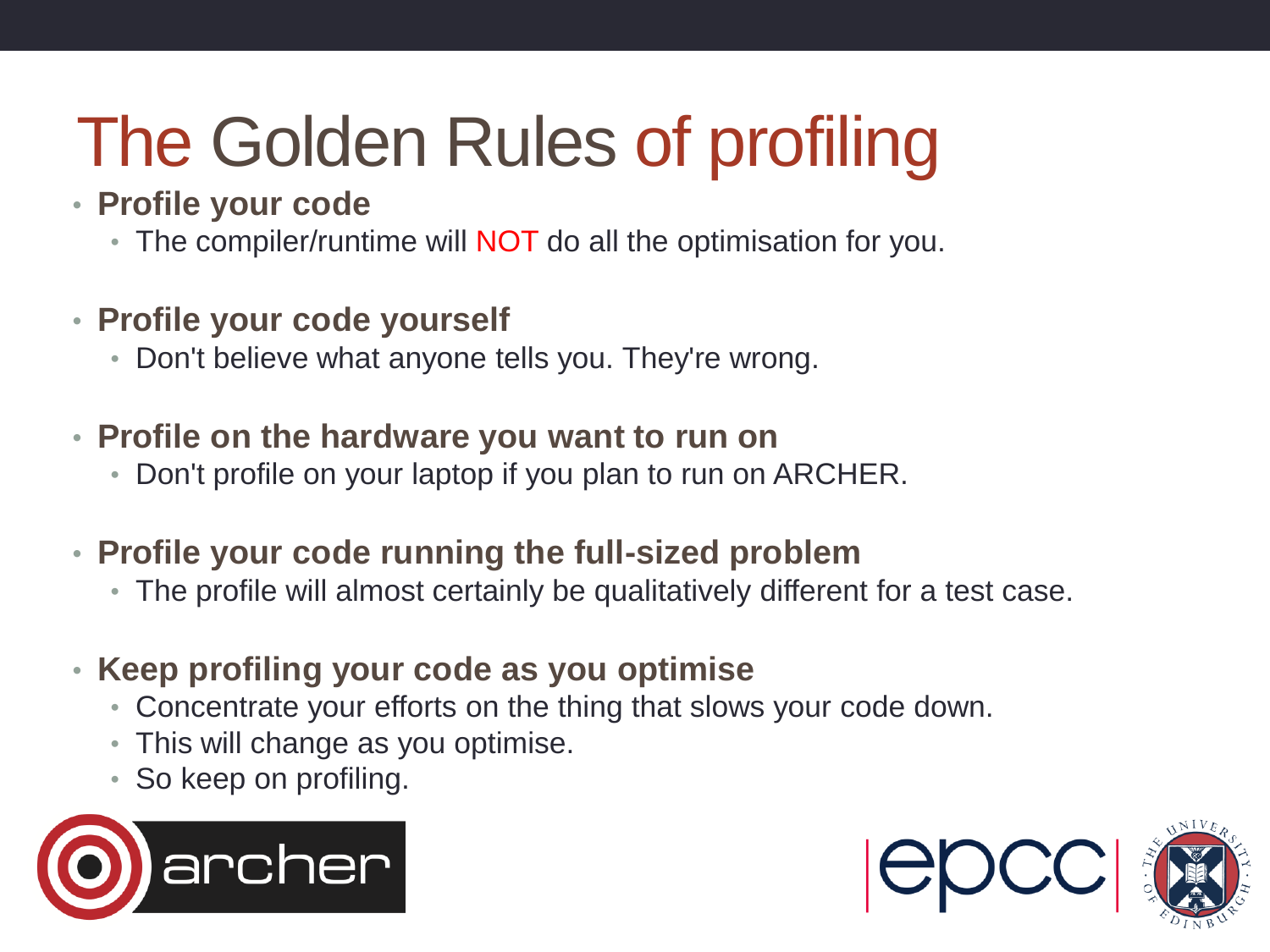

• Can do both statistic sampling and function/loop level tracing.

Recommended usage:

- 1. Build and instrument code
- 2. Run code and get statistic profile
- 3. Re-instrument based on profile
- 4. Re-run code to get more detailed tracing



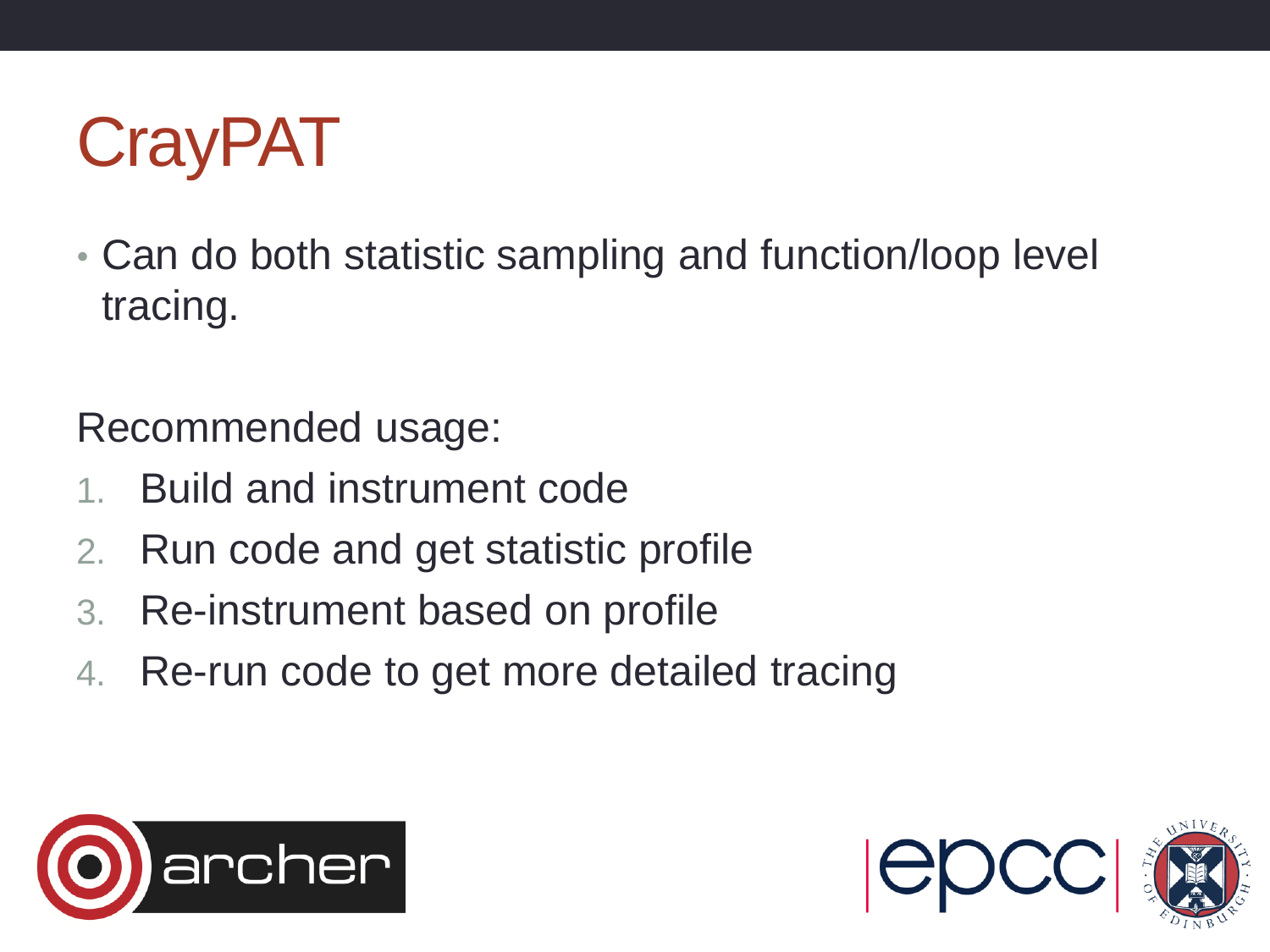# Example with CrayPAT (1/2)

- Load performance tools software **module load perftools-base module load perftools**
- Re-build application (keep .o files) **make clean make**
- Instrument application for automatic profiling analysis
	- You should get an instrumented program a.out+pat **pat\_build –O apa a.out**
- Run the instrumented application (...+pat) to get top time consuming routines

You should get a performance file ("<sdatafile>.xf") or multiple files in a directory <sdatadir>



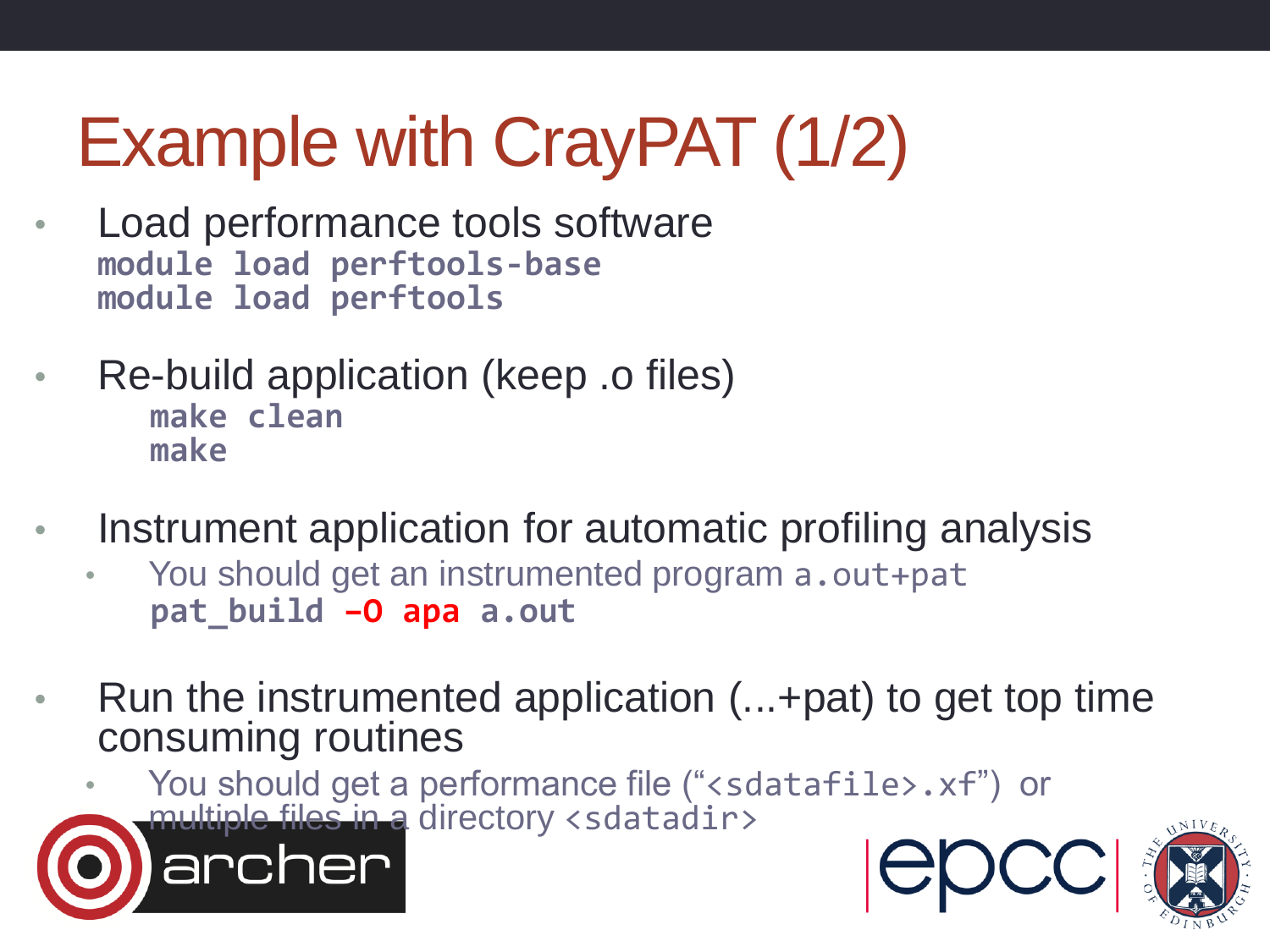# Example with CrayPAT (2/2)

- Generate text report and an .apa instrumentation file pat report  $\left[$ <sdatafile>.xf  $\left|$  <sdatadir>]
	- Inspect the .apa file and sampling report whether additional instrumentation is needed
		- See especially sites "Libraries to trace" and "HWPC group to collect"
- Instrument application for further analysis (a.out+apa) **pat\_build –O <apafile>.apa**
- Run application (...+apa)
- Generate text report and visualization file (.ap2) **pat\_report –o** *my\_text\_report.txt* **<data>**
- View report in text and/or with Cray Apprentice<sup>2</sup> **app2 <***datafile>***.ap2**



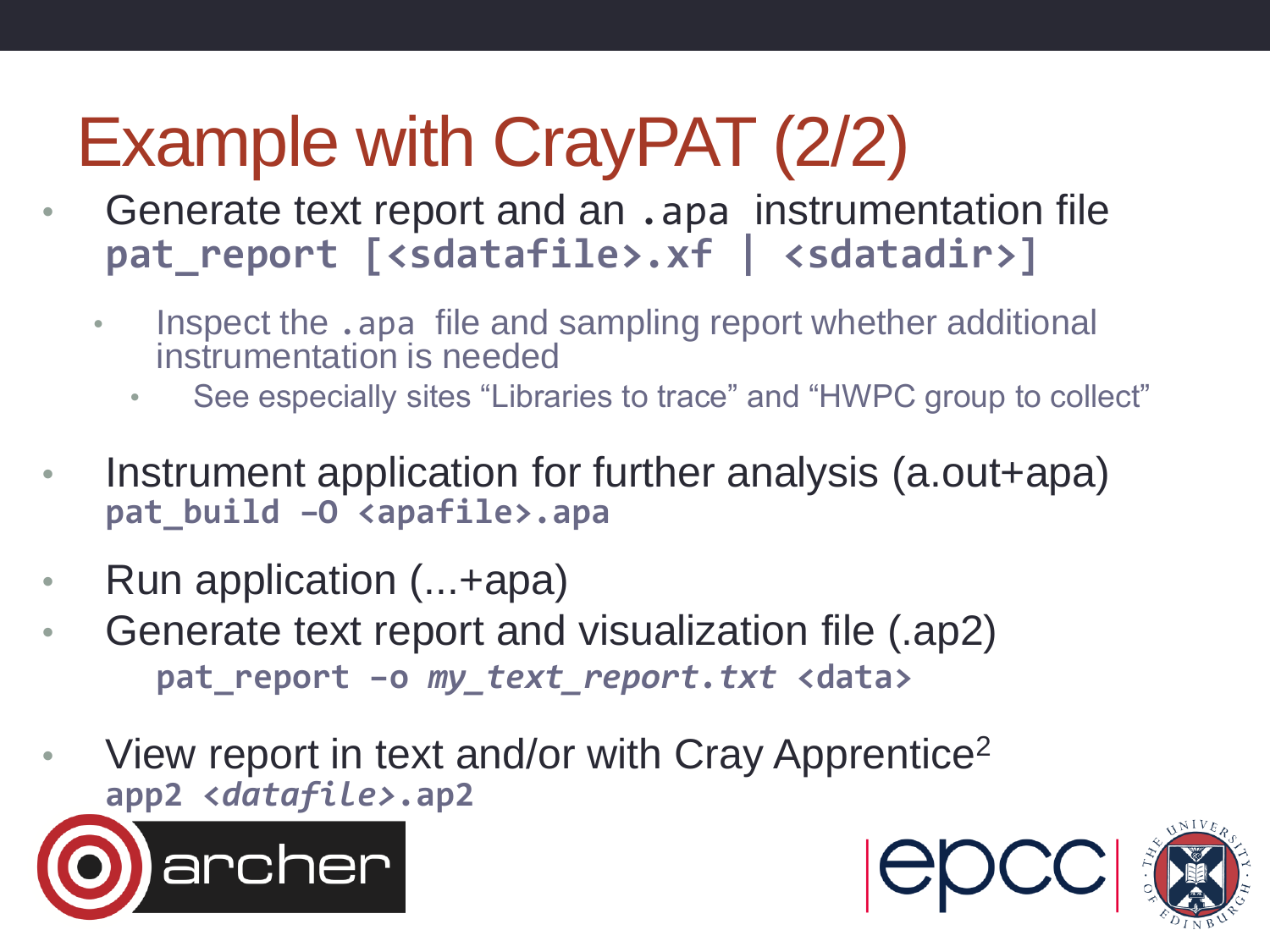### Finding single-core hotspots

- Remember: pay attention only to user routines that consume significant portion of the total time
- View the key hardware counters, for example
	- L<sub>1</sub> and L<sub>2</sub> cache metrics
	- use of vector (SSE/AVX) instructions



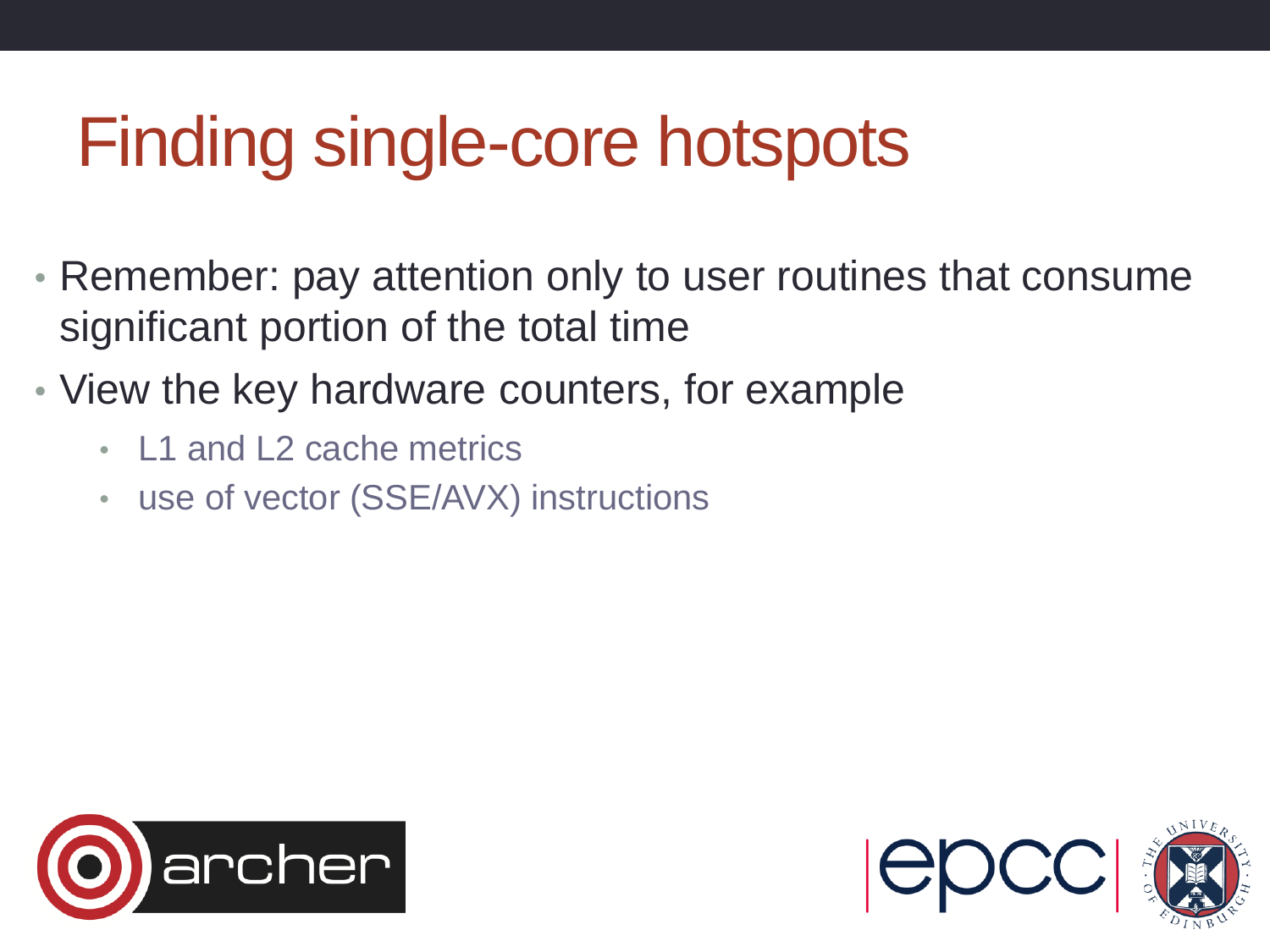- CrayPAT has mechanisms for finding "the" hotspot in a routine (e.g. in case the routine contains several and/or long loops)
	- CrayPAT API
		- Possibility to give labels to "PAT regions"
	- Loop statistics (works only with Cray compiler)
		- Compile & link with CCE using -h profile\_generate
		- pat\_report will generate loop statistics if the flag is enabled



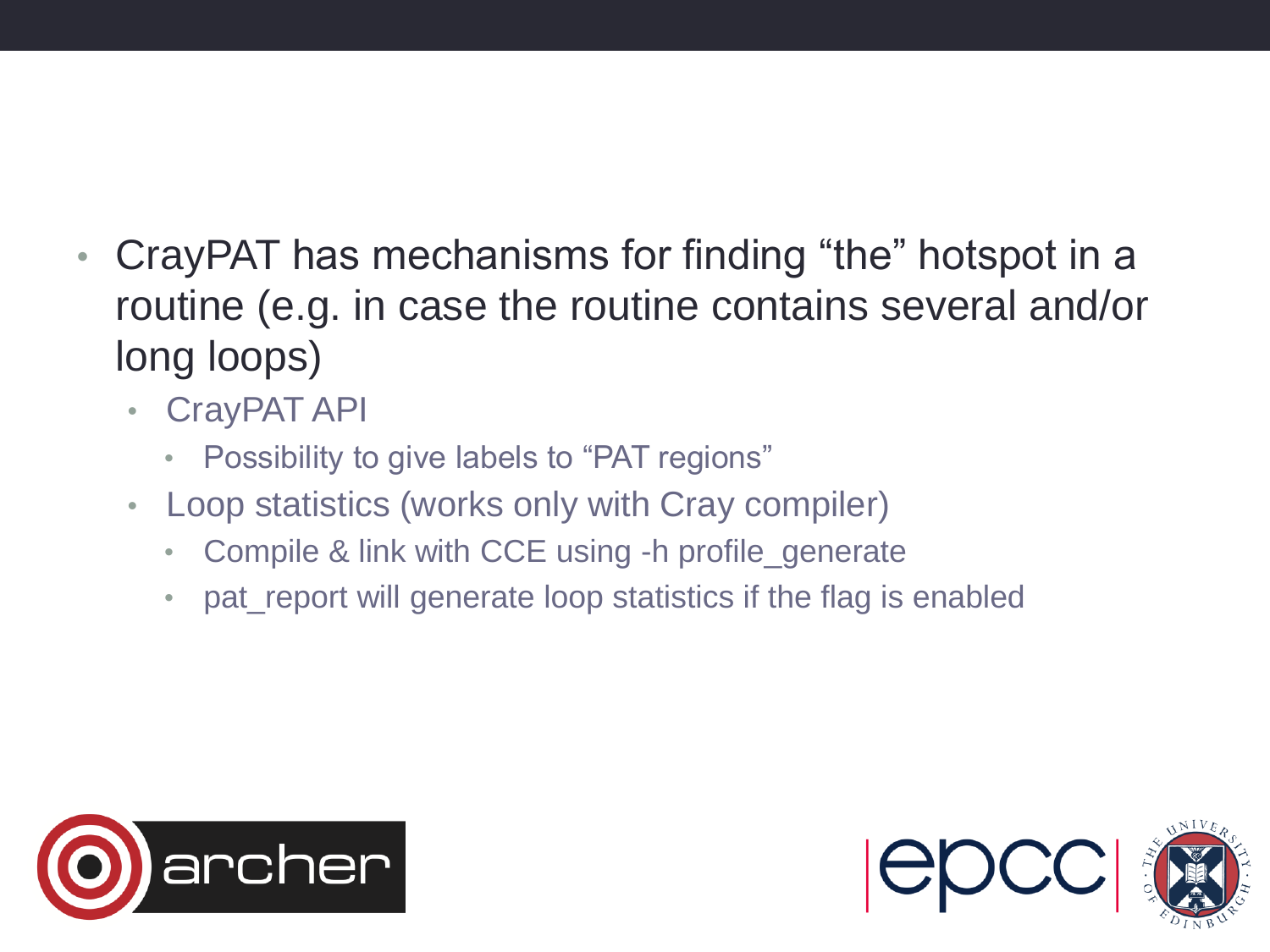**USER / remap\_**

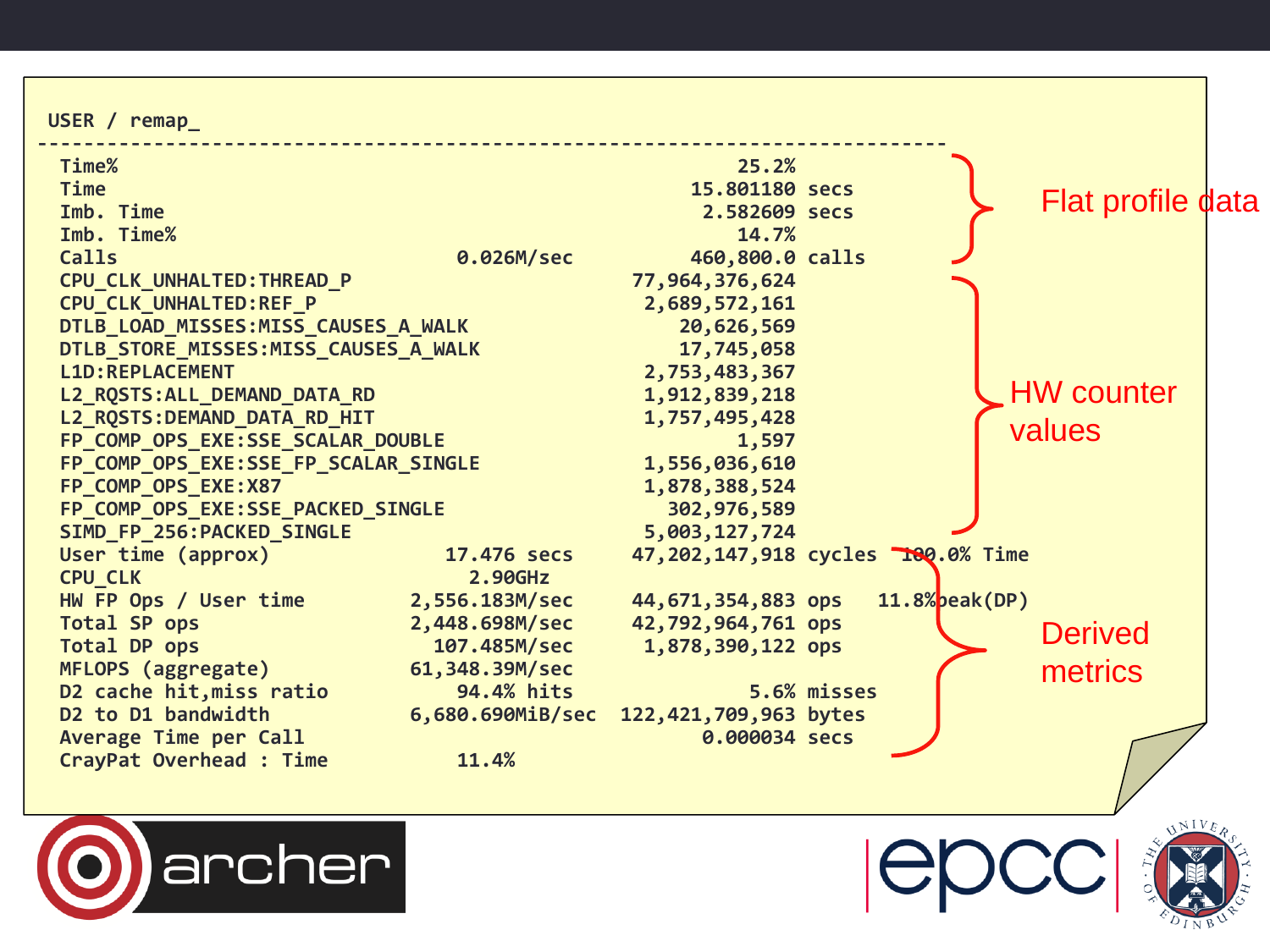#### Hardware performance counters

- CrayPAT can interface with Cray XC30's HWPCs
	- Gives extra information on how hardware is behaving
	- Very useful for understanding (& optimising) application performance
- Provides information on
	- hardware features, e.g. caches, vectorisation and memory bandwidth
- Available on per-program and per-function basis
	- Per-function information only available through tracing
- Number of simultaneous counters limited by hardware
	- 4 counters available with Intel Ivybridge processors
	- If you need more, you'll need multiple runs
- Most counters accessed through the PAPI interface
	- Either native counters or derived metrics constructed from these



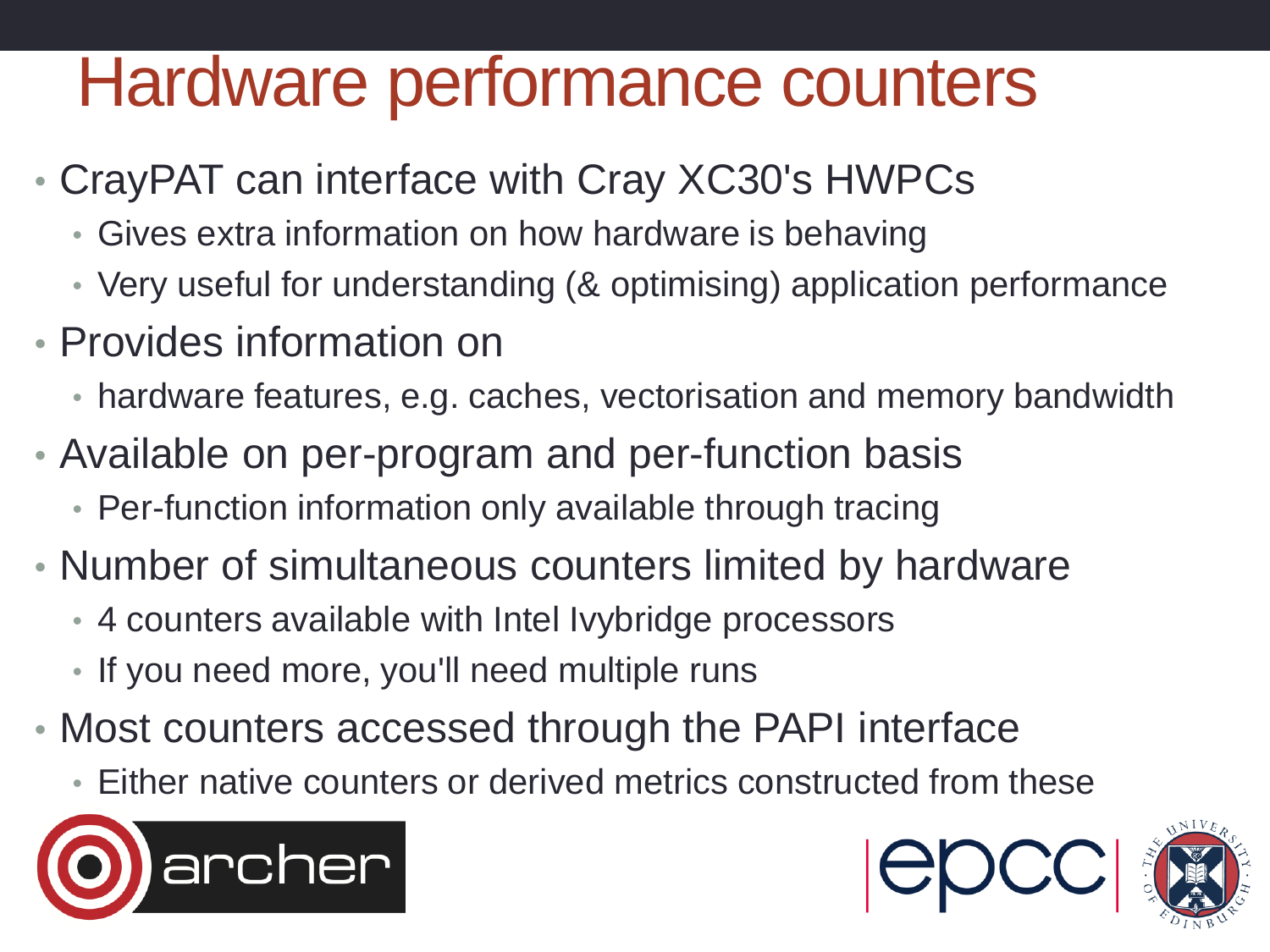#### Hardware counters selection

- HWPCs collected using CrayPAT
	- Compile and instrument code for profiling as before
- Set PAT\_RT\_PERFCTR environment variable at runtime
	- e.g. in the job script
		- Hardware counter events are not collected by default (except with APA)
- export PAT\_RT\_PERFCTR=...
	- either a list of named PAPI counters
	- or  $\leq$  set number  $>$  = a pre-defined (and useful) set of counters
		- recommended way to use HWPCs
		- there are 15 groups to choose from
			- To see them:
				- pat\_help -> counters -> ivybridge -> groups
				- man hwpc
				- more \${CRAYPAT ROOT}/share/CounterGroups.intel fam6mod62





Technical term for

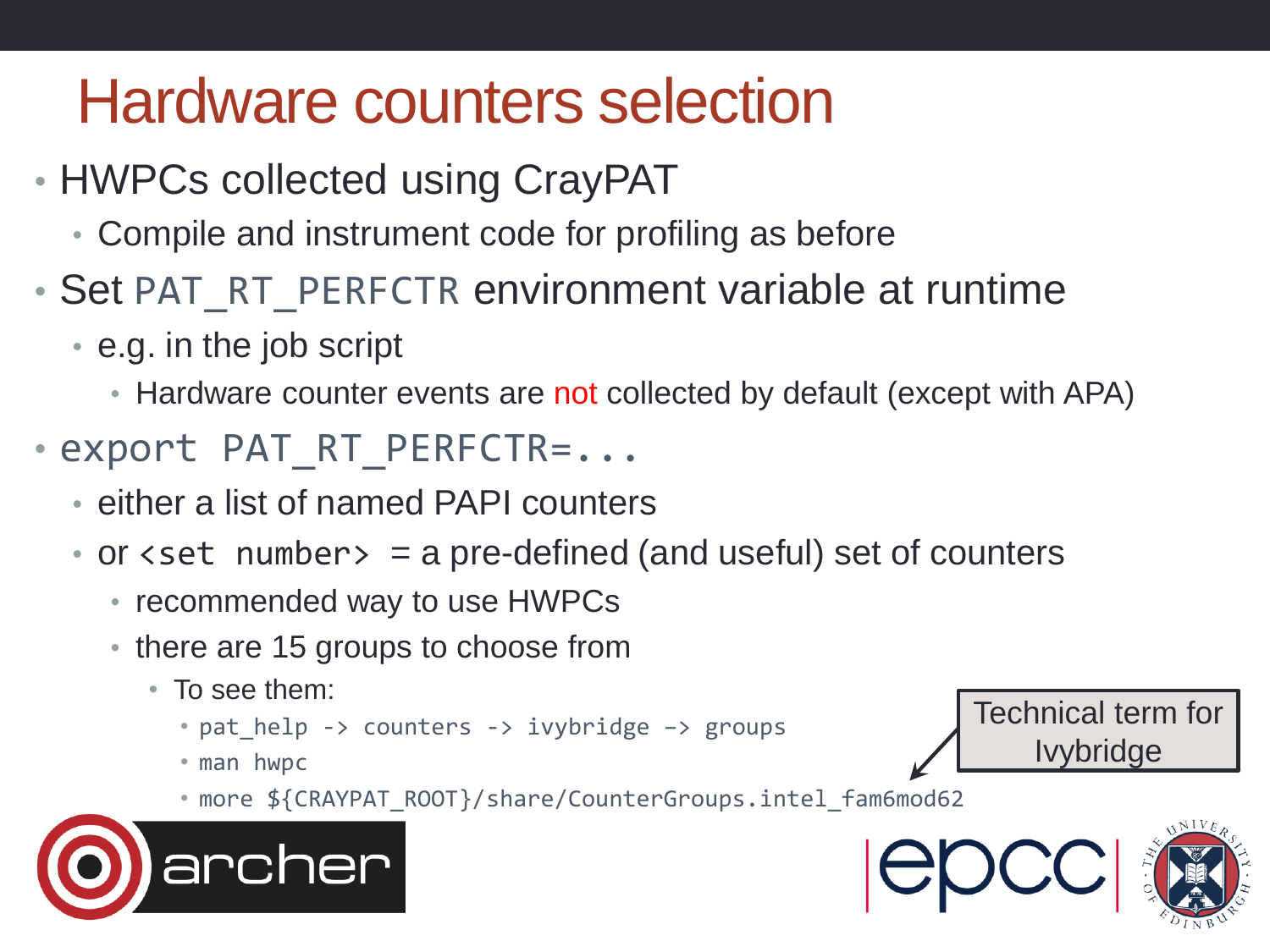#### Predefined Ivybridge HW Counter Groups

**Default is number 1 with CrayPAT APA procedure**

- 0: D1 with instruction counts
- 1: Summary -- FP and cache metrics
- 2: D1, D2, L3 Metrics
- 6: Micro-op queue stalls
- 7: Back end stalls
- 8: Instructions and branches
- 9: Instruction cache
- 10: Cache Hierarchy



11: Floating point operations dispatched 12: AVX floating point operations 13: SSE and AVX floating point operations SP 14: SSE and AVX floating point operations DP 19: Prefetchs

23: FP and cache metrics (same as 1)

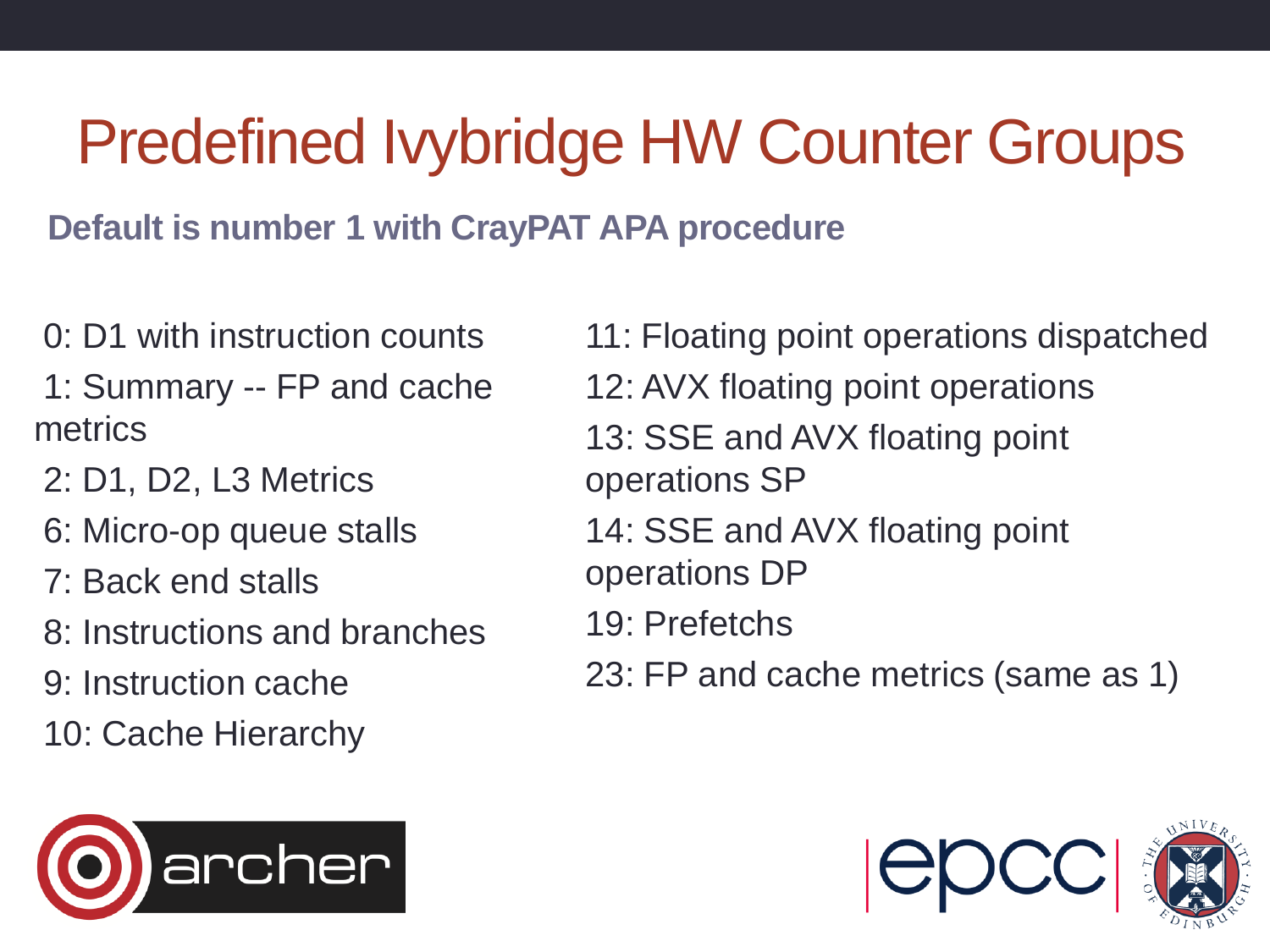#### Example: Group 2

USER / sweepy

------------------------------------------------------------------------------ Time% and the contract of the contract of the contract of the contract of the contract of the contract of the contract of the contract of the contract of the contract of the contract of the contract of the contract of the Time 8.738150 secs **Imb.** Time 3.077320 secs Imb. Time% 27.2% Calls 11.547 /sec 100.0 calls CPU CLK UNHALTED:THREAD P 92,754,888,918 CPU CLK UNHALTED:REF P 2,759,876,135 L1D:REPLACEMENT 1,813,741,166 L2 RQSTS:ALL DEMAND DATA RD 1,891,459,700 L2 ROSTS:DEMAND DATA RD HIT 1,644,133,800 LLC\_MISSES 98,952,928 LLC REFERENCES 690,626,471 User time (approx) 8.660 secs 23,390,899,520 cycles 100.0% Time CPU CLK 3.36GHz D2 cache hit, miss ratio 86.4% hits 13.6% misses L3 cache hit, miss ratio 85.7% hits 14.3% misses D2 to D1 bandwidth 13,330.757MiB/sec 121,053,420,792 bytes Average Time per Call **0.087381** secs CrayPat Overhead : Time 0.0% **….**

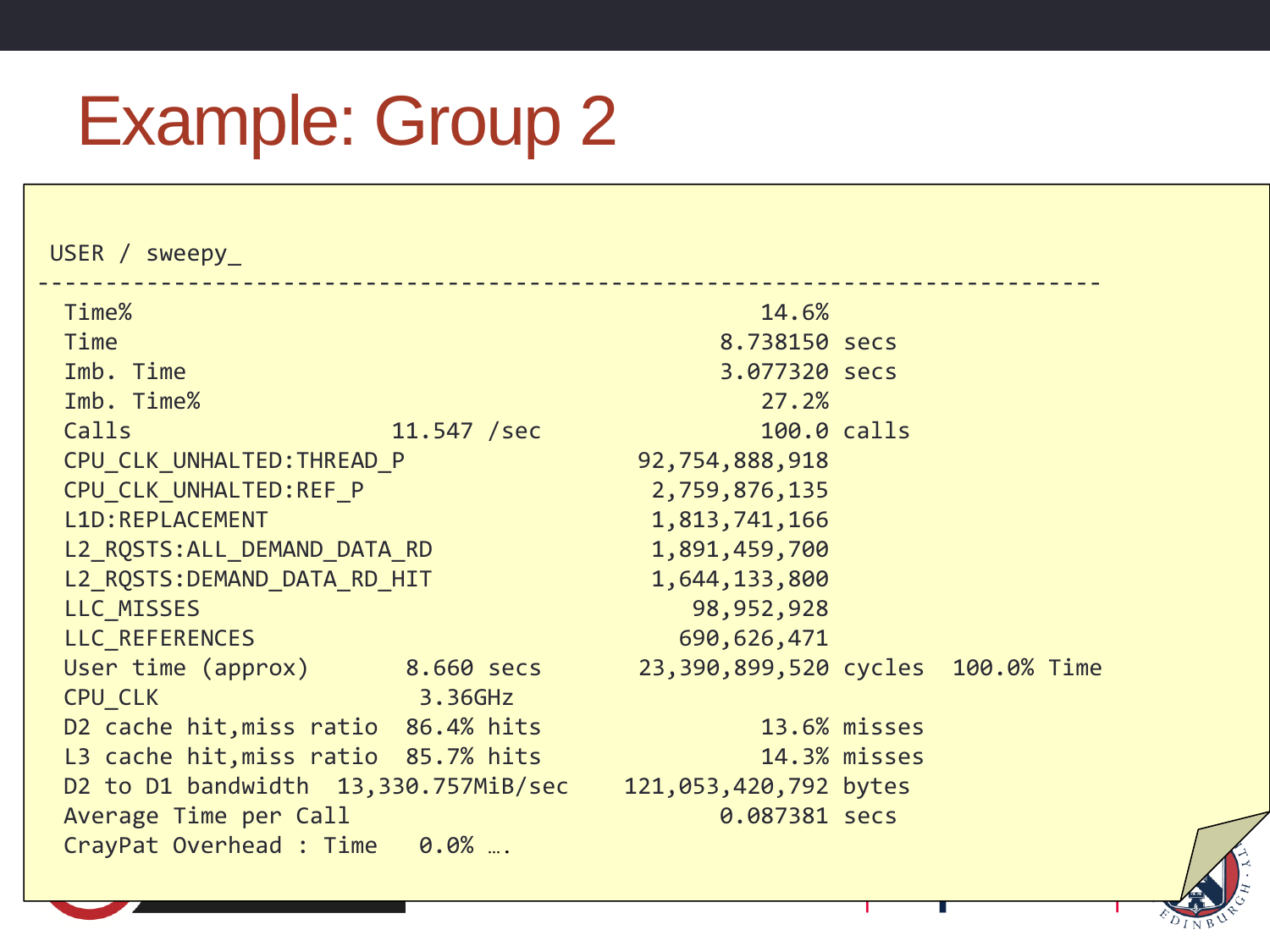#### Interpreting the performance numbers

- Performance numbers are an average over all ranks
	- explains non-integer values
- This does not always make sense
	- e.g. if ranks are not all doing the same thing:
		- Master-slave schemes
		- MPMD apruns combining multiple, different programs
- Want them to only process data for certain ranks
	- pat\_report -sfilter\_input='condition' ...
	- condition should be an expression involving pe, e.g.
		- pe<1024 for the first 1024 ranks only
		- pe%2==0 for every second rank



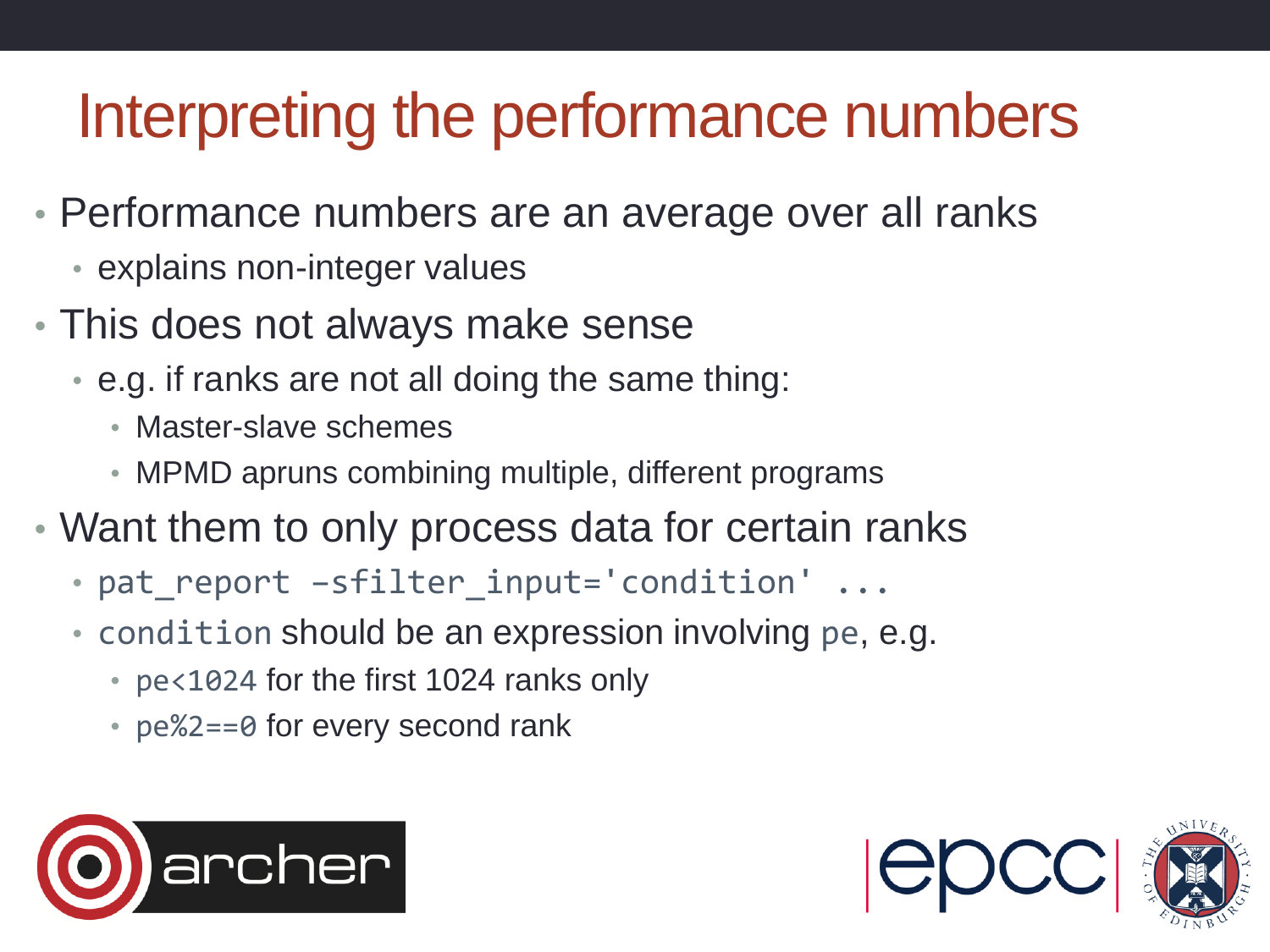#### OpenMP data collection and reporting

- Give finer-grained profiling of threaded routines
	- Measure overhead incurred entering and leaving
		- Parallel regions
			- #pragma omp parallel
		- Work-sharing constructs within parallel regions
			- #pragma omp for
- Timings and other data now shown per-thread
	- rather than per-rank
- OpenMP tracing enabled with pat build -gomp  $\dots$ 
	- CCE: insert tracing points around parallel regions automatically
	- Intel, Gnu: need to use CrayPAT API manually



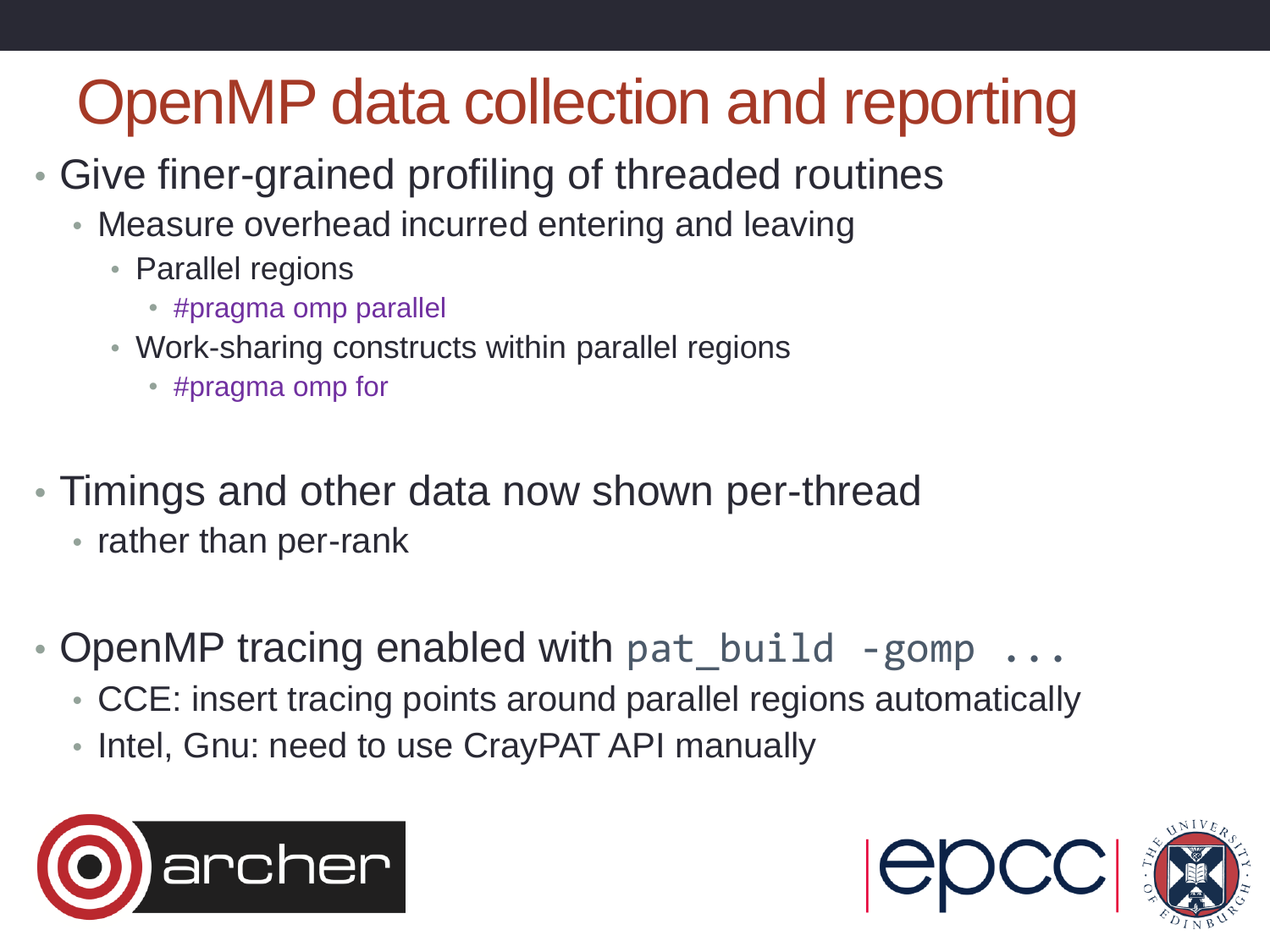#### OpenMP data collection and reporting

- Load imbalance for hybrid MPI/OpenMP programs
	- now calculated across all threads in all ranks
	- imbalances for MPI and OpenMP combined
		- Can choose to see imbalance in each programming model separately
		- See next slide for details
- Data displayed by default in pat\_report
	- no additional options needed
	- Report focuses on where program is spending its time
	- Assumes all requested resources should be used
		- you may have reasons not to want to do this, of course



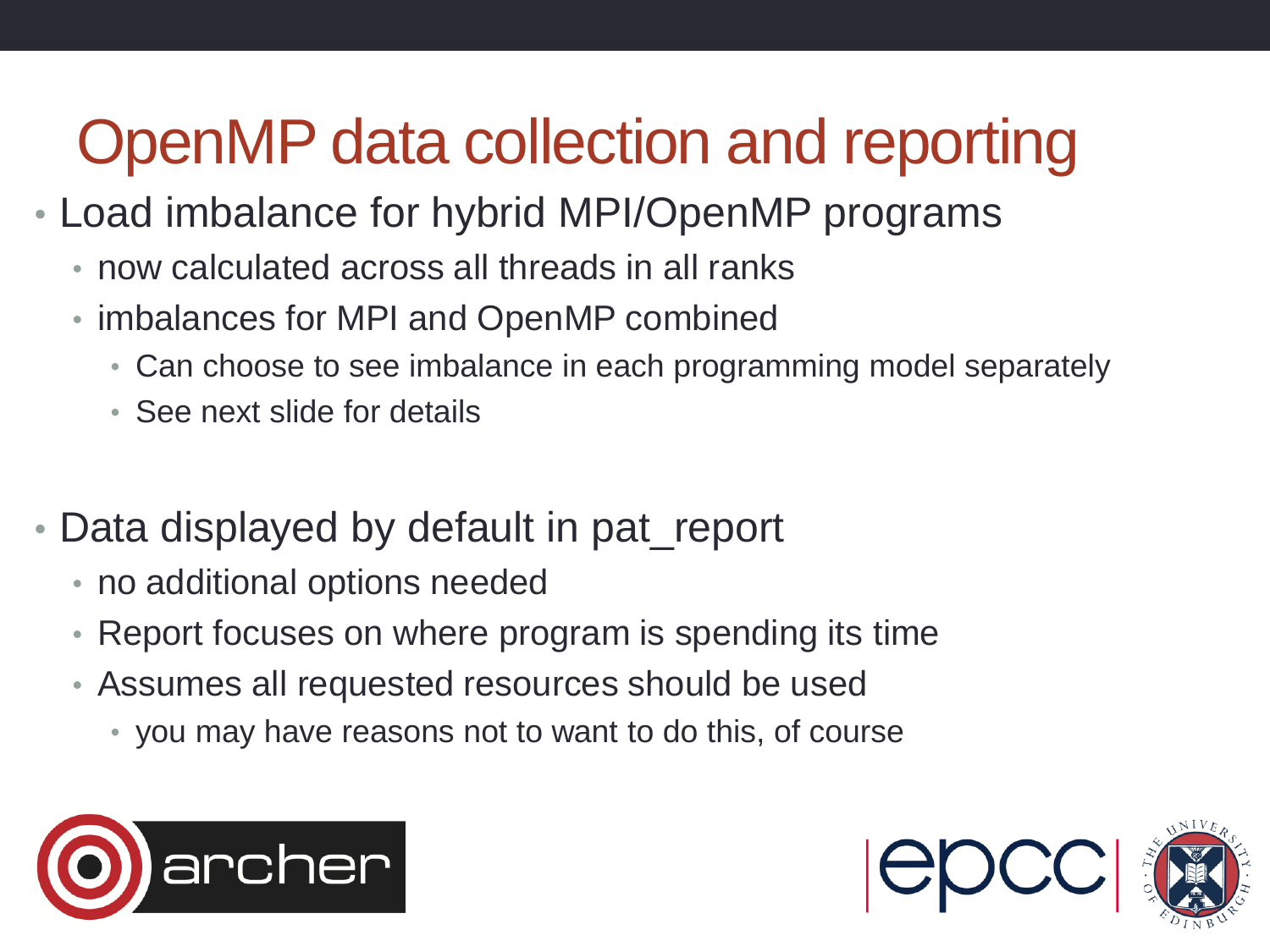#### Memory usage

- Knowing how much memory each rank uses is important:
	- What is the minimum number of cores I can run this problem on?
		- given there is 32GB (~30GB usable) of memory per node (32 cores)
	- Does memory usage scale well in the application?
	- Is memory usage balanced across the ranks in the application?
	- Is my application spending too much time allocating and freeing?



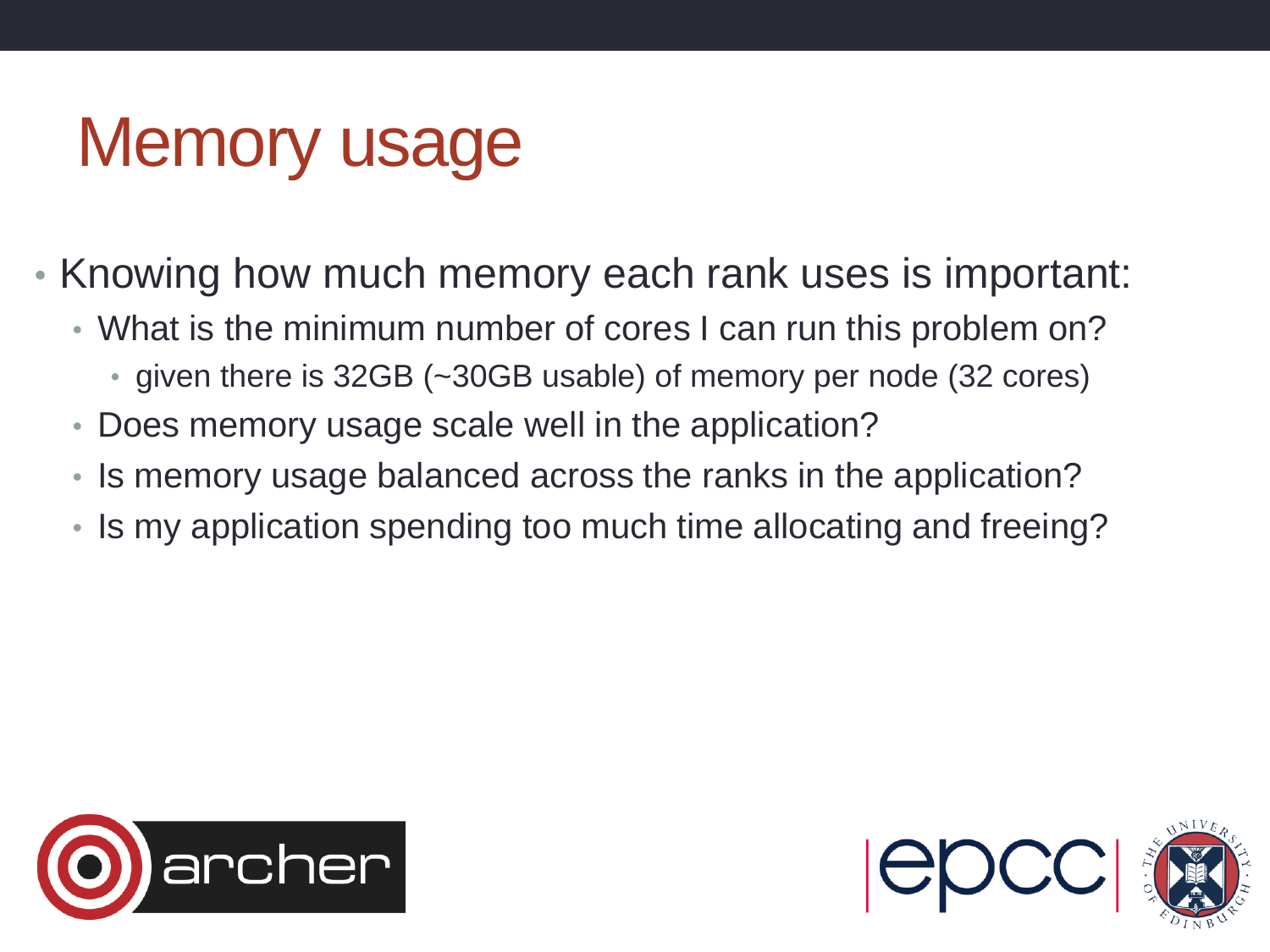